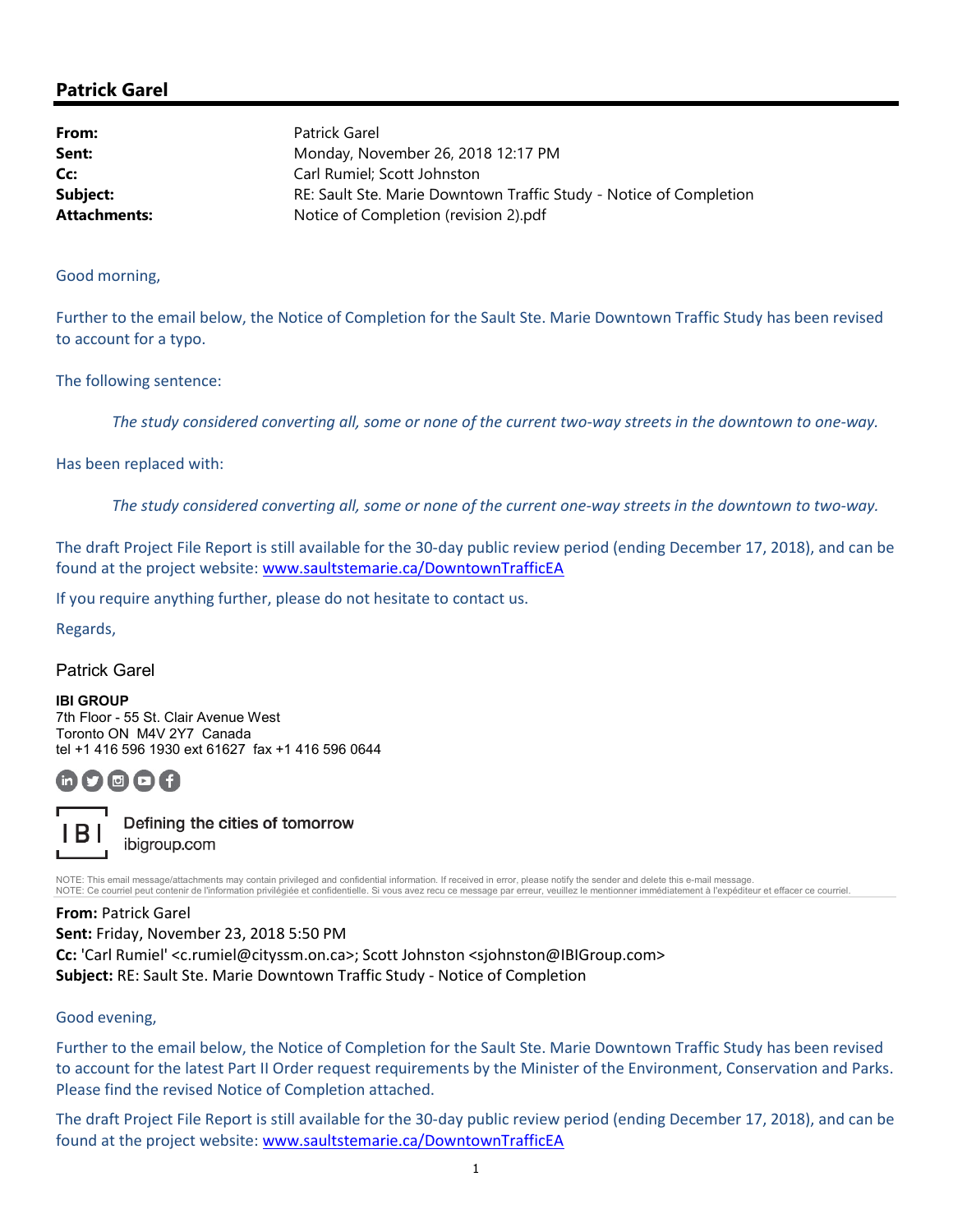#### Thank you again for your interest in the project.

Regards,

Patrick Garel

#### IBI GROUP

7th Floor - 55 St. Clair Avenue West Toronto ON M4V 2Y7 Canada tel +1 416 596 1930 ext 61627 fax +1 416 596 0644

## $\blacksquare$   $\blacksquare$   $\blacksquare$   $\blacksquare$   $\blacksquare$   $\blacksquare$



Defining the cities of tomorrow ibigroup.com

NOTE: This email message/attachments may contain privileged and confidential information. If received in error, please notify the sender and delete this e-mail message.<br>NOTE: Ce courriel peut contenir de l'information priv

From: Patrick Garel

Sent: Friday, November 16, 2018 5:38 PM Cc: 'Carl Rumiel' <c.rumiel@cityssm.on.ca>; Scott Johnston <sjohnston@IBIGroup.com> Subject: Sault Ste. Marie Downtown Traffic Study - Notice of Completion

Good evening,

The Downtown Traffic Study is now approaching completion. The Notice of Completion has been issued and the draft Project File Report is now available for a 30-day public review period, ending December 17, 2018. Please see the attached for details on how to participate during this period.

Information, including notices, Public Information Centre materials, and the draft Project File Report can be found at the project website: www.saultstemarie.ca/DowntownTrafficEA

Thank you for your interest in the project.

Regards,

Patrick Garel

#### IBI GROUP

7th Floor - 55 St. Clair Avenue West Toronto ON M4V 2Y7 Canada tel +1 416 596 1930 ext 61627 fax +1 416 596 0644





Defining the cities of tomorrow ibigroup.com

NOTE: This email message/attachments may contain privileged and confidential information. If received in error, please notify the sender and delete this e-mail message. NOTE: Ce courriel peut contenir de l'information privilégiée et confidentielle. Si vous avez recu ce message par erreur, veuillez le mentionner immédiatement à l'expéditeur et effacer ce courriel.